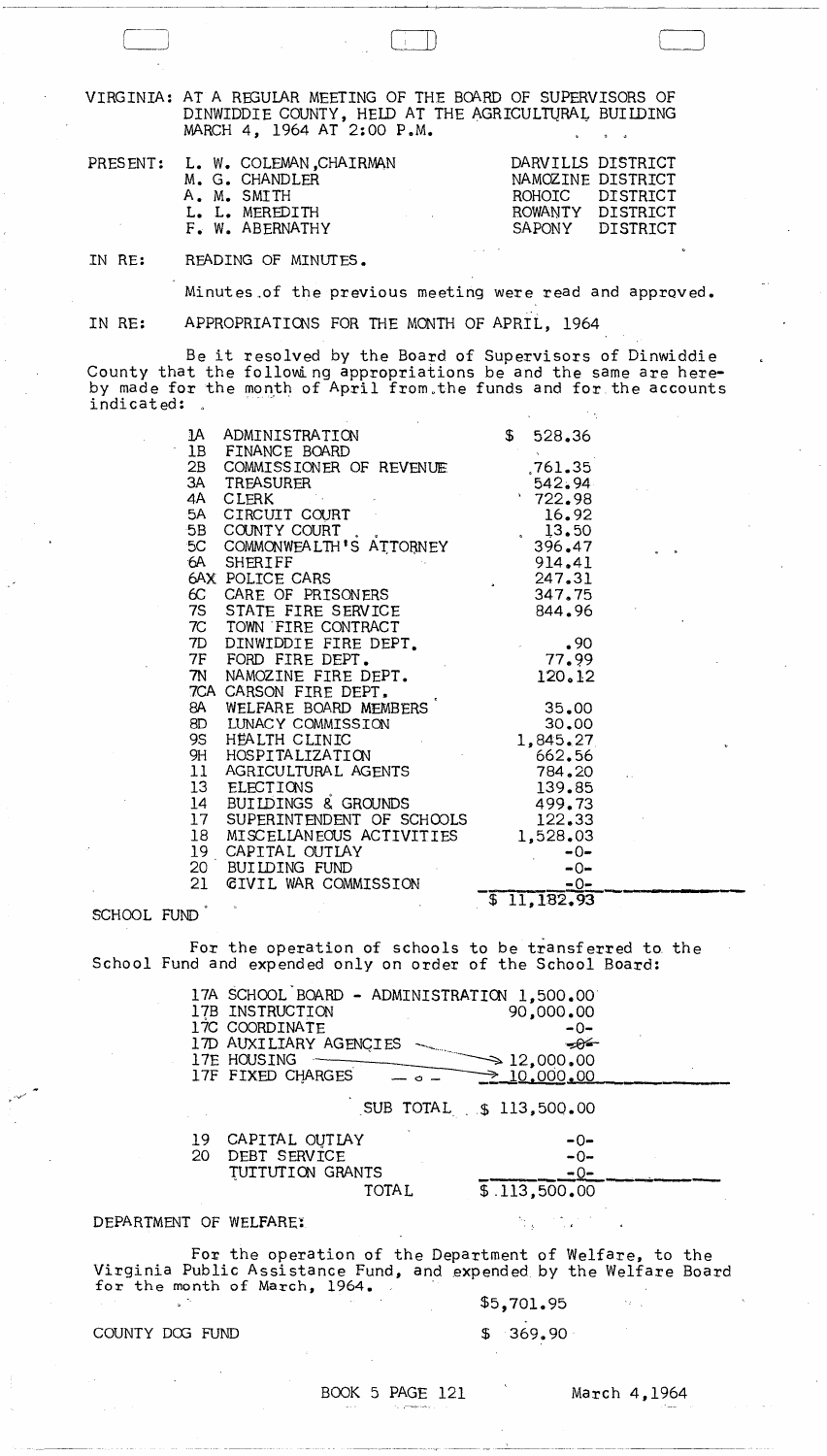## IN RE: ALLOWANCE OF CLAIMS AND SALARIES.

On motion duly made and carried, it is ordered by the Board that the salaries and accounts against the General Revenue Fund of the County for the month of February, 1964, amounting to \$11, 137.93 be allowed and checks numbering 1 through 89, both inclusive, be issued, therefor, payable out of the General Revenue Fund of the County, said claims having been audited and approved by the Board. .

IN RE: ALLOWANCE AGAINST THE DOO FUND ,OF THE COUNTY.

On motion duly made and carried, it is ordered that a  $\frac{1}{2}$ salary of \$250.00 be paid to the Dog Warden and that \$105.00 be/ paid to him as mileage for the month of February, 1964 and that claims amounting to \$63.13 be paid out of the Dog-Fund of the County for the month of February, 1964; and checks numbering D-l through D-7, both inclusive, be issued, therefor,. payable out of the Dog Fund of the County, said claims having been audited and approved by the Board.

IN RE: TREASURER'S REPORT.

F. E. Jones, Treasurer, having submitted a written financial report, same was ordered filed with the papers of. the Board for the month of March, 1964.

## IN RE: STATEMENT OF OPINION BY BOARD OF SUPERVISORS AS TO TAX INCREASE FOR PROPOSED BOND ISSUE.

M. G. Chandler having read: DINWIDDIE COUNTY,VIRGINIA MARCH 4, 1964.

We, the County Board of Supervisors, are of the opinion that the taxes of said county will not haye to be increased in order to take care of the proposed coupty bond issue which is to be voted on in a referendum to be held in said county on March 10, 1964. .

The present tax rate which included a 50¢ increase in 1963 will retire these bonds in 20 years if used for this purpose.

Motion was duly made and unanimously carried that this statement be and hereby is approved.

IN RE: SPRING GOBBLER SEASON - DINWIDDIE COUNTY.

A number of hunters and' land owners having appeared to speak for and against the question tabled at the last meeting as to the inclusion of Dinwiddie County in the Spring Gobbler Season April 27 thru May 2nd 1964.

Motion was made by F. W. Abernathy seconded by M.G. Chandler and carried with L.W. Coleman and L. L. Meredith voting in the negative that the State Commission of Game. and Inland Fisheries be requested to include Dinwiddie County in the Spring Gobbler Season from April 27 through May 2nd 1964, succeeding years subject to the action of this Board.

IN RE: REPAIRS TO NAMOZINE FIRE HOUSE ENTRANCE.

A.Mitchell Smith reported that repairs to the Namozine Fire House Entrance amounted to \$85.28.

IN RE: LOAN OF COUNTY FURNITURE - AGRICULTURAL AND HEALTH BUILDING.

The Clerk having suggested that responsibility of loaning any chairs or other furniture in the Agricultural Building should be placed with Mr. Bedwell and for the Health Center with Dr. Ferguson,

Upon motion duly made and carried it was so ordered.<br>IN RE: REPAIRS TO AGRICULTURAL BUILDING DRIVE.

 $\mathcal{A}^{\star}$  ,  $\mathcal{A}^{\star}$  ,  $\mathcal{B}$ 

It appearing that the drive around the Agricultural Building is. in. need of repairs,

Motion was duly made and carried that Mr. B.F. Bedwell have this work done at a cost not exceeding \$100.00.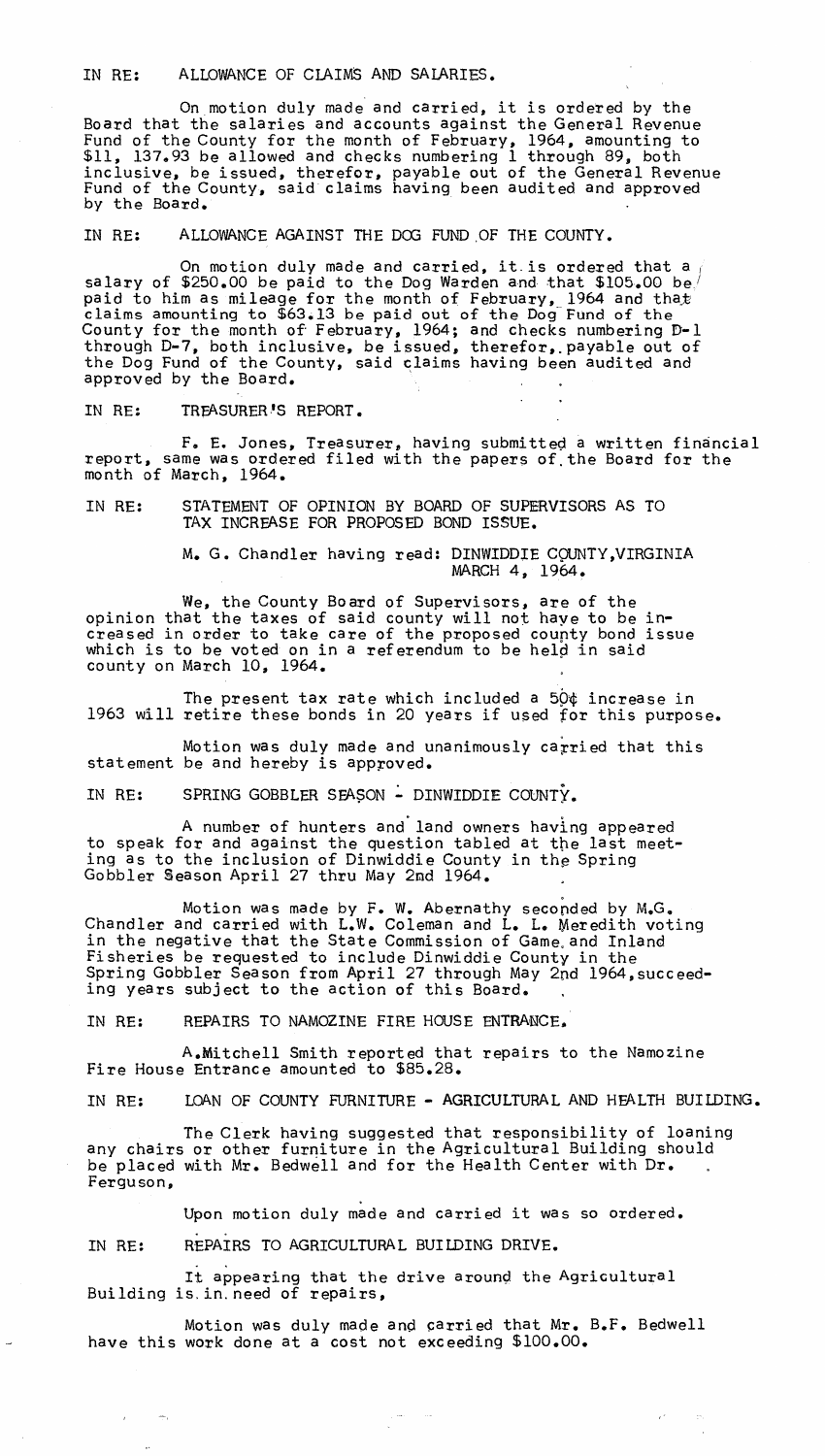FIRE INSURANCE CARSON FIRE TRUCK. IN RE:

Upon motion duly made and carried the Clerk is directed to place \$250.00 dedutible insurance on the 1964 Ford Fire Truck at Carson.

FIRE SIREN REQUEST FROM FORD VOL. FIRE COMPANY. IN RE:

A request having been received for Ford Vol. Fire Company for a 5 h.p Fire siren.

Motion was made and carried that prices be presented at this next regular meeting of the Board.

REQUEST INFORMATION AS TO CLAIM FOR DAMAGE TO SLEEPING IN RE: BAG - Thoma's D. Perkins III.

A letter from Thomas D. Perkins III requesting if claim could be made for damage to sleeping bag by a dog was read and,

Motion was duly made and carried that the present policy. of paying claims only for livestock and fowl damage, be continued.

IN RE: COMPLAINT BY L. L. MEREDITH AS TO ELECTIONS OF CHAIRMAN AND VICE CHAIRMAN AT CALLED MEETING IN CLERK'S OFFICE.

The Commonwealth Attorney having been directed to request<br>an opinion from the Attorney General as to legality of the election of L. W. Coleman, Chairman and M. G. Chandler, Vice Chairman of this Board upon complaint of L. L. Meredith the Commonwealth's Attorney read the following letter:



ROBERT Y. BUTTON ATTORNEY GENERAL KENNETH C. PATTY

FIRST ASSISTANT

OFFICE OF THE ATTORNEY GENERAL RICHMOND

February 11, 1964

Honorable M. Watkins Booth Commonwealth's Attorney of Dinwiddie County Union Trust Building Petersburg, Virginia

My dear Mr. Booth:

This is in reply to your letter of February 7, which reads as follows:

**I'll The Board of Supervisors have requested** me to write you with reference to § 15-233 which. can be found in the 1962 Cumulative Supplement. Our problem is that the Chairman and Vice-chairman were elected at a special meeting prior to the first meeting in January. The question has been raised as to whether or not this was a proper elec-Some of the members of the Board feel that tion. the election should have taken place at the regular January meeting. You will note that this section says The Board shall, at its first meeting after election, elect one of its number as chairman..... While this section does not specify that the election should be held at the first regular meeting it might have been the intention of the legislature that such election should take place at the first regular meeting."

In my opinion, the election of the chairman and vicechairman was had at the proper time. In this connection, I<br>call attention to § 15-241 of the Code, as amended by Chapter 218 of the ACts of Assembly (1962), and, especially, to the second paragraph, which reads as follows:

D. GARDINER TYLER<br>FRANCIS C. LEE<br>ROBERT D. M<sup>C</sup>ILWAINE, III<br>RENO S. HARP, III<br>MANDLEY RAY JOHNSTON<br>MOSES HARRIS PARKER<br>HAROLO V. KELLY<br>WILLIAM P. BAGWELL, JR.<br>A. R. WOODROOT<br>CURTIS R. MANN<br>RICHARD N. HARRIS<br>RICHARD N. HARR

ASSISTANTS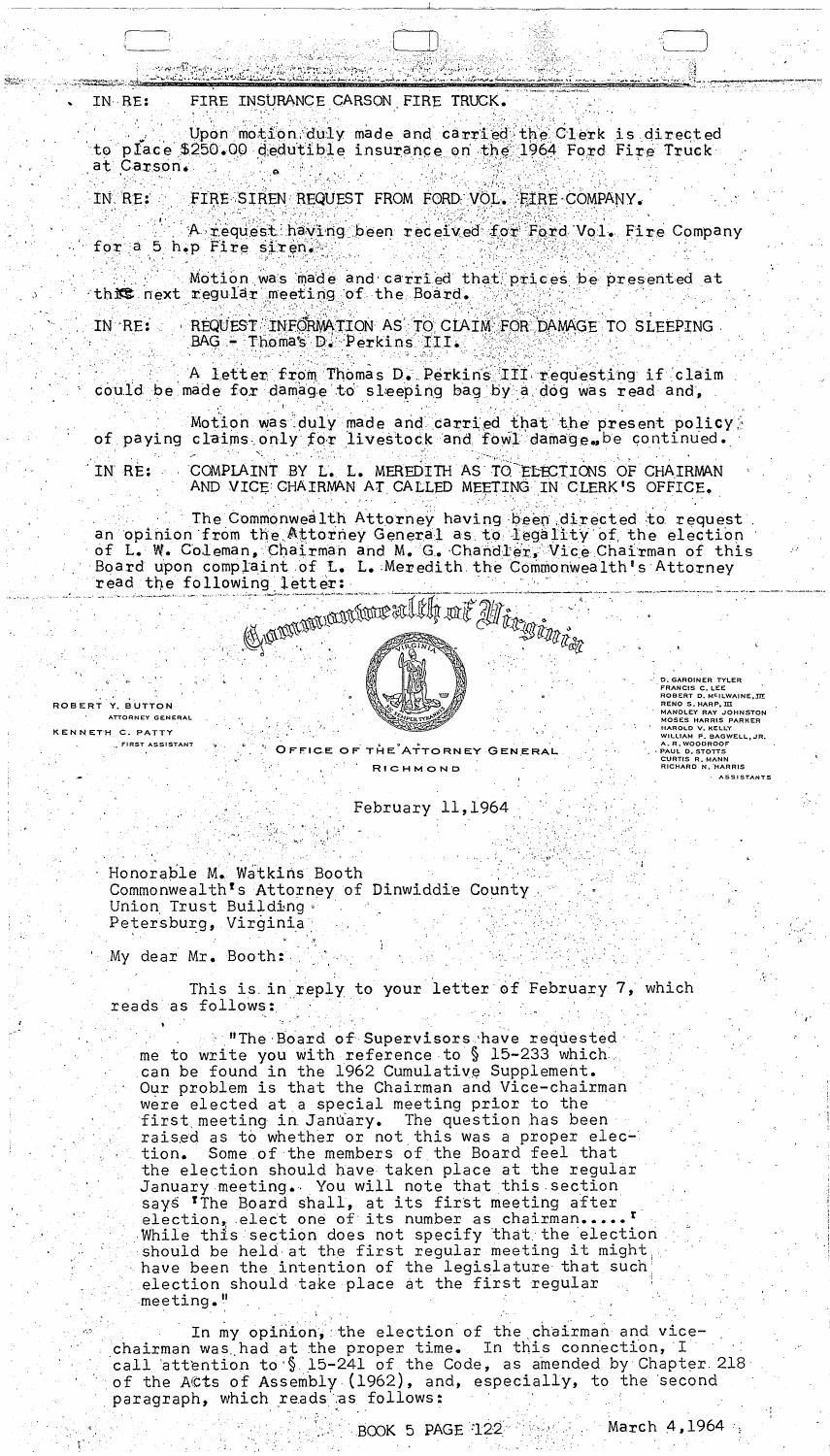"The first meeting held after the newly elected members of the governing body shall have qualified and the first meeting held in the corresponding month of each succeeding year shall be<br>known as the annual meeting, and the first meeting held in the sixth month thereafter shall be known as the semiannual meeting."

The first meeting that was held in January complied with this provision. It was proper at this first meeting to<br>organize the board by electing a chairman and a vice-chairman. This meeting was, under the language of the statute, the "annual meeting."

With best wishes, I am

Sincerely yours, Robert Y. Button

Attorney. General

IN RE: PLATS PRESENTED FOR APPROVAL.

The following plats were presented by the Clerk and approved by the Board:

| Plat of Olive Branch Lodge Property        | Deed $\#4355$     |
|--------------------------------------------|-------------------|
| Plat of J. H. Hardy's Riddle Tract         | $\sim$ Deed #4331 |
| Plat of William Eranklin Townsend Property | Deed $\#4298$     |
| Plat of J. R. Williams Property            | Deed #4373        |
| Plat of David Henshaw Lot 12 Parkview Sub. | Deed $\#4369$     |

IN RE:

KNOTT AND JONES PLATS REFERRED TO COMMONWEALTH'S ATTORNEY.

A plat of 0.87 / acres to be acquired by Frank Jones from George B. Jones having been presented and it appearing that<br>this pracel is less than 1 acre as required for a family cut off and,

Mr. W.G. Chappell, C.L.S. who made the plat came<br>forward during the discussion and suggested that an opinion be<br>requested from the Commonwealth Attorney as to this plat and<br>also a plat of 2 lots of 0.87/ acre each on Rt. 6 W.B. Knott, Jr.

IN RE: SKETCH OF C. G. ZEHMER, SUB. ON RT. 650 AND RT.651.

A pencil sketch of a proposed subdivision on Rt. 650 and 651 having been presented for preliminary approval and,

It appearing that the sketch conforms generally as to subdivision.

Motions was duly made and carried that preliminary plats be presented to the Resident Engineer and the Department of Health for their approval and report.

REPORT OF SCHOOL BOARD AS TO TUITIONS AGREEMENT WITH IN RE: OTHER COUNTIES.

The following letter was read in answer to resolution concerning tuition agreement with other counties

Board of Supervisors of Dinwiddle County Dinwiddie, Virginia<br>C

그리 이유

Re: Tuition Agreement With  $\begin{tabular}{c} \multicolumn{2}{c}{\textbf{Other} column} \end{tabular}$ 

Gentlemen:

The counties of Dinwiddie and Brunswick have, for a number of years, had an agreement to allow pupils to attend school out or their home county without paying tuition This, in most cases, was due to the convenience of transportation. 3. Page

Very truly yours G. M. Hodge

**AND MANUFACTURER** 

 $-2 - 1833366282$ 

Superintendent 46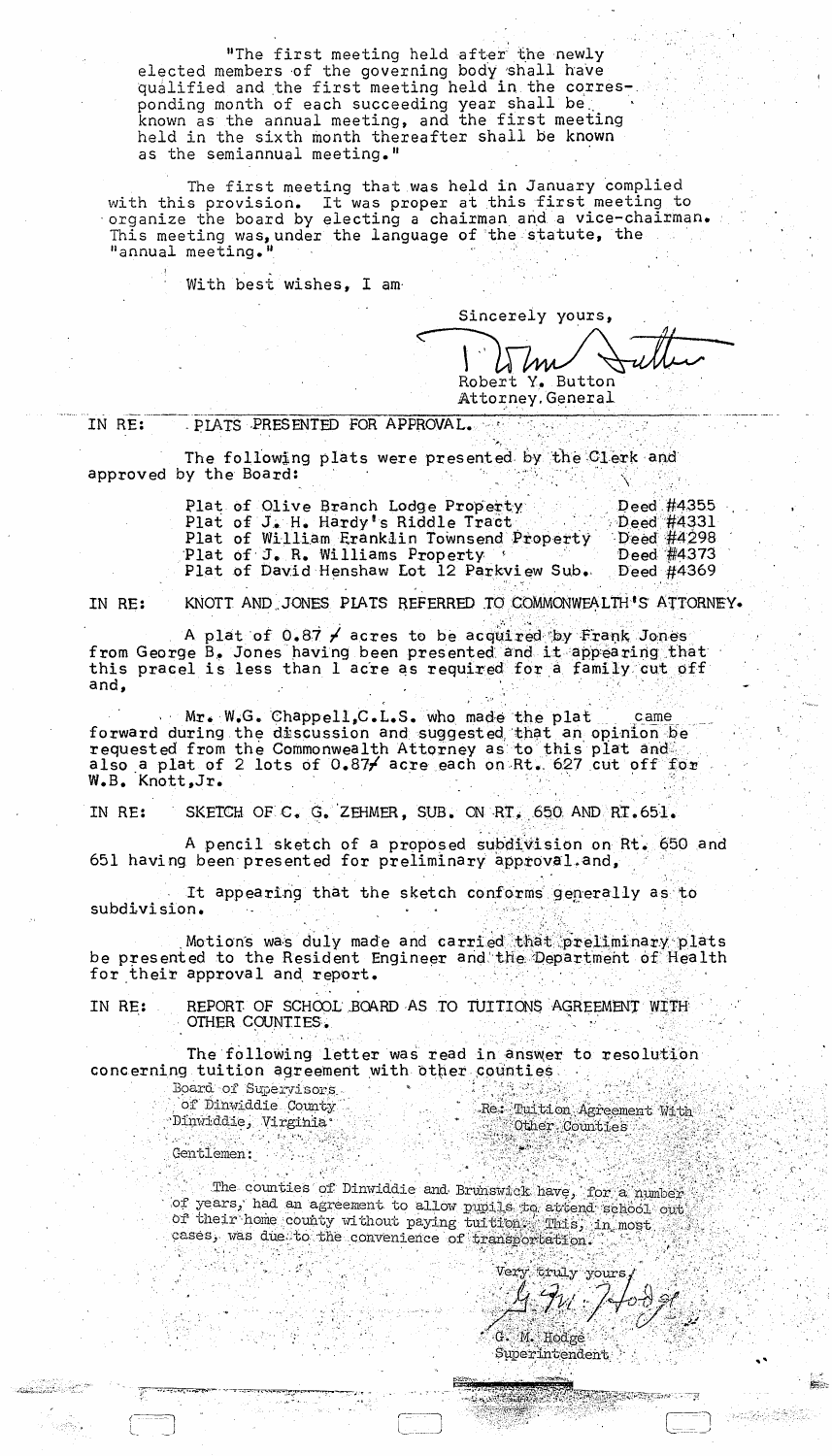IN RE: PLANNING COMMISSION REPORT.

M. G. Chandler reported that next business of the  $\pm$ Planning Commission would be final inspection of plats showing proposed zoning and preparations for public hearings.

IN RE: ROHOIC SANITARY DISTRICT - REPORT.

A. Mitchell Smith reported that work of the citizens Committee would be postponed until after the school feferendum.

IN RE: APPOINTMENT CIVIL DEFENSE COMPANY - ORDINATOR-WARREN BAIN.

.. ~ .

It appearing to the Board that Col. Chas. Edwin Goolsby has resigned as Civil Defense Co-Ordinator,

Upon motion duly made and carried Warren C.Bain, R.F.D 1 Box 200 Dinwiddie,Virginia was appointed Civil Defense Co-Ordinator of Dinwiddie County for a term ending December 31, 1964. "

IN RE: REQUEST DUAL ROAD RT .#460 SUTHERLAND TO RT. #1.

James E. Williams having presented a petition requesting that Rt. 460 be made a dual road from Sutherland east to U.S.#l,

Motion was duly made and carried that this petition be filed with the resident engineer.

IN RE: RAILROAD CROSSING RT. #624.

M. G. Chandler having reported that complaint was received concerning the need for Railroad crossing signals on Rt. 624,

Motion was duly made and carried that the Resident Engineer investigate this and report at the next meeting.

IN RE: SUPPLEMENTAL APPROPRIATIONS FOR THE MONTH OF FEBRUARY,1964

Upon the request of H.B.Batte, Clerk,

Motion was duly made and carried that that the following supplemental appropriations be made:

| 3A Treasurer's Office      | \$991.10 |            |
|----------------------------|----------|------------|
| 4A Clerk's Office          | 383.11   |            |
| <b>6A</b> Sheriff's Office | 312.33   |            |
| 7C Contracted Fire Service | .5.11    |            |
| 14 Buildings & Grounds     | 37.51    |            |
| 18 Miscellaneous           | 335.79   | \$2.064.95 |

IN RE: RT. 619 and 660 FEDERAL AID PROJECT.

The Board of Supervisors of Dinwiddie County being of the ine Board of Supervisors of Dinwiddle County Being of th<br>opinion that it is necessary to expedite a Federal Aid Project on the above numbered routes, on motion duly made and carried, the Board of Supervisors of Dinwiddie County request the Virqinia Department of Highways to set up as a Federal Aid Secondary project Route 660 between Route 703 and Route 619, a distance of 1.8 miles and Route 619 from the intersection of Route 660 to 0.8 mile south of the intersection of Route 660. The total mileage of this pro-<br>posed project is 2.6 miles.

IN RE: REQUEST FOR ROUTE 660 INTO THE FEDERAL AID SECONDARY SYSTEM

It appearing that Route 660 of the Secondary System of roads in Dinwiddie County between Route 619 and Route 703 is not included in the FAS System and that the said Route 660 has been selected for construction and maintenance as a Federal Aid Route, and that in order to qualify this section of Route 660, it is necessary that the Department of Highways be requested by the Board of Supervisors that the said Route-660 be-added to the Federal. Aid Secondary System.

Whereas, it will be one of the main secondary connections : to the proposed Interstate Route 85 tying in close to the Route 703 and Interstate Route 85 interchange,